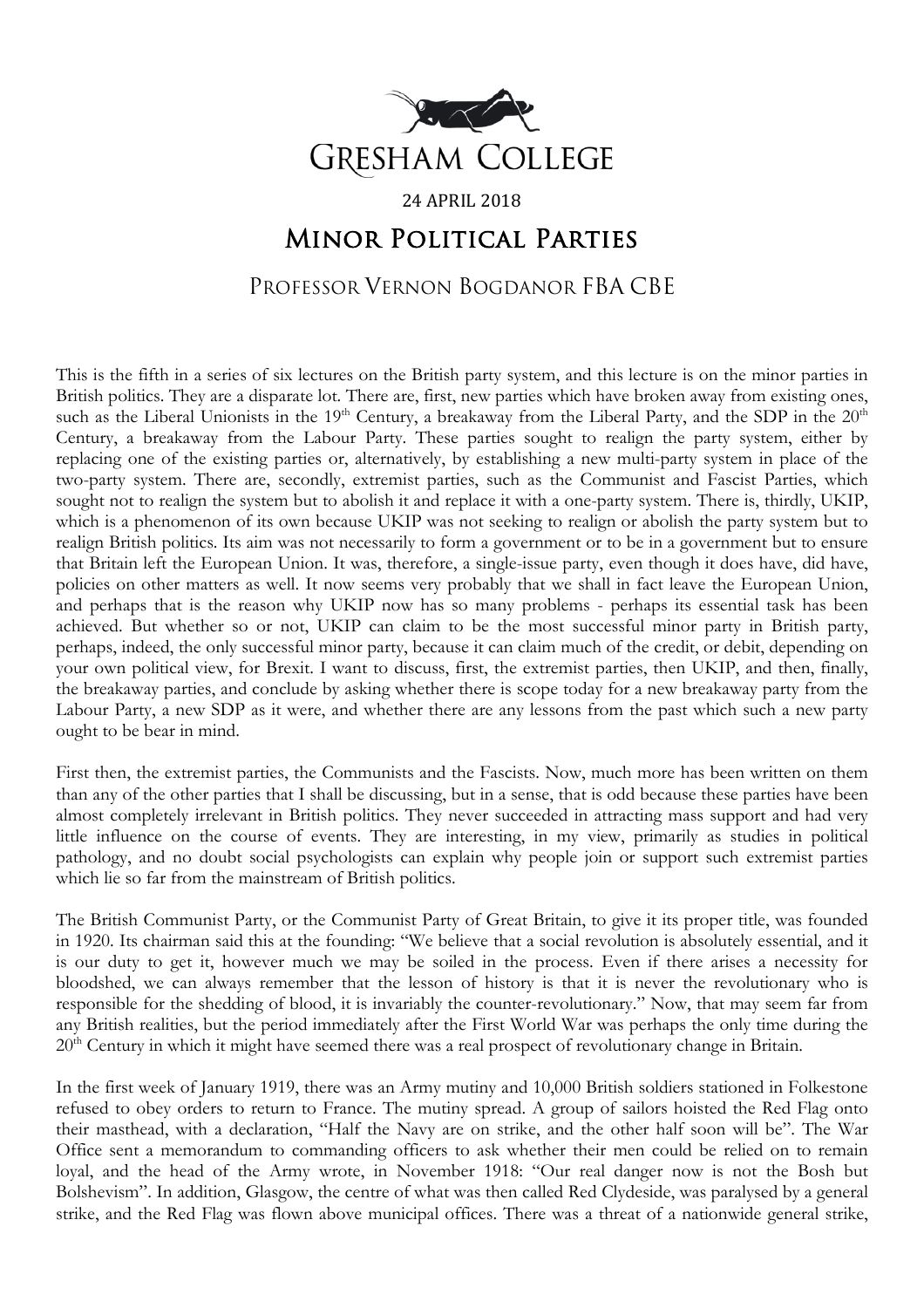involving the miners, the railwaymen, and the transport workers. In August 1918, even the London Police had gone on strike, a unique event.

All this, of course, had taken place against a background of revolution in Central and Eastern Europe. There had been a successful revolution in Russia, and attempts at revolution in Germany and Hungary. Lenin said, in March 1919 at the foundation congress of the Communist International in Moscow: "Revolution is gaining strength in all countries. The Soviet system has won, not merely in backward Russia but even in Germany, the most developed country in Europe, and also in England."

But of course, conditions in Britain were at great contrast with conditions on the Continent, and the Communist Party of Great Britain was, from the start, different in one major respect from the communist parties in other European countries because, on the Continent, communist parties were generally formed following a schism in the labour movement, a schism which divided both the socialist parties and the trade union movement into a reformist wing and a revolutionary wing. In most countries, the reformist wing was larger, but in France, the major part of the labour movement became communist, and the French socialist movement was actually the smaller of the two socialist parties. Now, Britain was a great contrast to all this because, in Britain, the Labour Party and the well-established trade union movement did not split. Instead, the Communist Party was formed through the amalgamation of very small pre-existing revolutionary groups, such as the British Socialist Party and the Socialist Labour Party, and there was, in addition, a small communist group led by Sylvia Pankhurst, the famous Suffragette, though Sylvia's mother, Emmeline Pankhurst, founder of the Women's Social and Political Union, once women's suffrage had been achieved in 1918, she moved to the right and joined the Conservatives in 1926, while Sylvia's sister, Christabel Pankhurst, expressed admiration for Mussolini in the 1920s, though she never in fact joined the Fascist Party. Sylvia herself did not remain a communist for long, and perhaps the Pankhursts were too individualistic to be contained in any political party for very long.

There is another major difference between the communists in Britain and the communist parties on the Continent. It is this: that the British communists came into existence not because of the spontaneous demand for it in Britain but because the Russians thought that such a party was needed in Britain. It is now known the Communist Party was founded with the aid of Russian money. The Russians smuggled in £50,000, the equivalent to over a million pounds today, to help found the party, and in the first two years of its existence, paid a subsidy of £5,000 a month to the party. Now, during these early years, the Communists had only around 5,000 members, most of them of very limited means. Unlike the Labour Party, it did not have access to affiliation fees from trade unions, and unlike the Conservatives, it had no access to wealthy donors. The Party simply could not have survived without the subsidies from the Russians at its founding, and these subsidies continued for much of the 20<sup>th</sup> Century. The consequence was that, although the British Communist Party emerged from native socialist traditions, if minority ones, it was bound to be subservient to the Russians.

The Russians had founded, in 1919, a Communist International, the third International, generally known as the Comintern, to which all communist parties belonged. Now, in theory, all these parties were equal members of Comintern, and decisions were reached by discussion, but in practice, the Russians, by far the largest of the communist parties and of course the only one that had been successful, the Russians dominated Comintern and they decided on tactics and strategy for the other parties. The Russian communist leaders knew little, and understood less, of British conditions. Karl Marx had lived in England for a long time, and he did know a great deal about Britain, but Lenin had lived in Britain only for a very short period, around a year, and he understood very little.

In 1920, a group of socialists visited Lenin, and Lenin told them that Britain had to conform to the Russian revolutionary model. The British asked whether there was really a need for the dictatorship of the proletariat given the strong development of parliamentary democracy in Britain, where conditions of course contrasted so markedly with those in Russia, but Lenin replied: "In no country can the dictatorship of the proletariat be applied better or more directly than in Great Britain". Parliamentary action would be a diversion, and the working class should prepare not for an easy parliamentary victory but for victory by a heavy civil war, though Lenin later said the Communists should support the Labour Party "as a rope supports the hanged", and in 1922, one of the British leaders said, "I would take them, Labour, by the hand, as a preliminary to taking them by the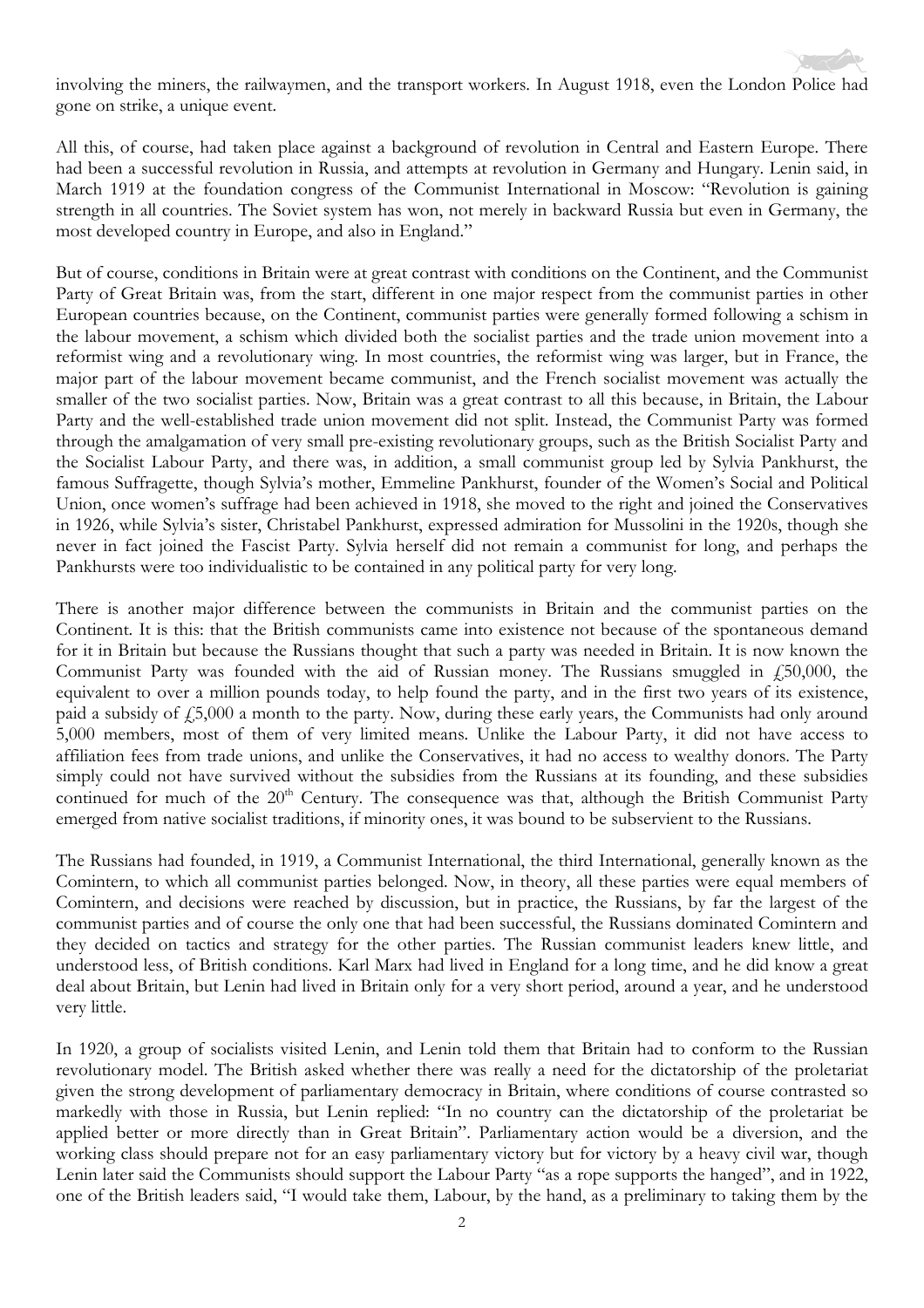throat". Now, Lenin insisted that communism was the only possible form of socialism, anything else was, in his words, "either wilful deception by lackeys of the bourgeoisie or weakness by those who could not make up their minds between life and death struggle and the role of assistant to the expiring bourgeoisie". The Russians they could tell British socialists what to do, even though their own success had been in a backward and underdeveloped country, a country with hardly any similarities to Britain. So, the failure of communism in Britain was, in a sense, inherent in the Party's foundation.

The founding of the Party was greeted with hilarity by many. In P.G. Wodehouse's book, 'The Inimitable Jeeves', published in 1923, one of the characters is Bingo Little, a rich idler who is always falling in love with unsuitable women. His latest squeeze was a communist, Charlotte Rowbotham, who calls him Comrade Bingo, and Charlotte's father is also a communist, and Bingo Little explains to Bertie Wooster what communism is about. He says: "There was a movement called Heralds of the Red Dawn, led by old Rowbotham, a delightful chap, wants to massacre the bourgeoisie, sack Park Lane and disembowel the hereditary aristocracy. Well, nothing could be fairer than that, what?!"

Another view was given by a writer of children's book, Richmal Crompton, whom I have already quoted in my lecture on the Conservatives. She wrote a book about a young scamp called William, and in 1924, there was a story called 'The Weak Spot' in a book entitled 'William, the Fourth'. Now, William's much older brother, Robert, joins the Society of Reformed Bolsheviks. He buys a red tie and says that he supports the redistribution of wealth, the equalisation of incomes, and the freedom of the working classes. But William and his friends then form a junior branch of the Society, and they take Robert's watch, purse and bicycle. Robert then abandons communism. He explains to his father: 'It's alright when you get your share of other people's things, but when other people try to get your things, then that's different." "Ah," observes his wise father, "that's the weak spot – I'm glad you've found it out."

In 1930, there was a book of stories called 'William, the Bad', and one of the stories in that book is called 'William, the Prime Minister'. In this story, William and three of his friends decide to hold a mock election in their school. William explains the differences between the parties. He says there are four sorts of people trying to get to be rulers. They all want to make things better, but they want to make them better in different ways. "There's Conservatives, and they want to make things better by keeping them just like what they are now; and there's Liberals, and they want to make things better by altering them just a bit but not so as anyone would notice; and there's Socialists, and they want to make things better by taking everyone's money off them; and there's Communists, and they want to make things better by killing everyone but themselves." William, the Conservative, wins the mock election at his school unanimously.

The small Communist Party was a member of Comintern, a British party, part of what was, in theory, a single international party, in practice, a party dominated by the Russians, and the basis of Comintern was agreement on the truths of Marxism and on an organisational principle known as democratic centralism. What this meant was that, once a decision had been made, it had to be accepted by all members. Those who disagreed could, if they wished, argue privately against it, but what they could not do was seek the support of others to overturn the decision – that would be factionalism, a mortal sin for all communists, and would lead to expulsion from the party. In theory, the decisions were made by members of the Communist Party of Britain; in practice, they were imposed from Russia.

From 1928 to 1934, the communists adopted a policy known as "class against class". This meant no cooperation with the Labour Party, which was seen as a lackey of the capitalist system, and during this period, Social Democrats were known as Social Fascists. Then, in 1934, following the rise of Hitler to power in Germany, the line changed to support of a so-called Popular Front, a coalition of all anti-fascist parties, including not only Labour but also the Liberals. Then, in 1939, after the Nazi-Soviet Pact, the line changed again. The Communists denounced the war as an imperialist war. While the illegal German Communist Party supported the war against capitalist Poland, the British Party denounced it and declared that the enemy was not Hitler but the capitalist system at home. In 1940, the Party blamed Britain for the German invasion of Denmark and Norway. Then, in 1941, when the Soviet Union was attacked by Germany, the line changed again, and the Communist Party came out in support of the Churchill Government. Indeed, in 1945, the Communists supported continuation of the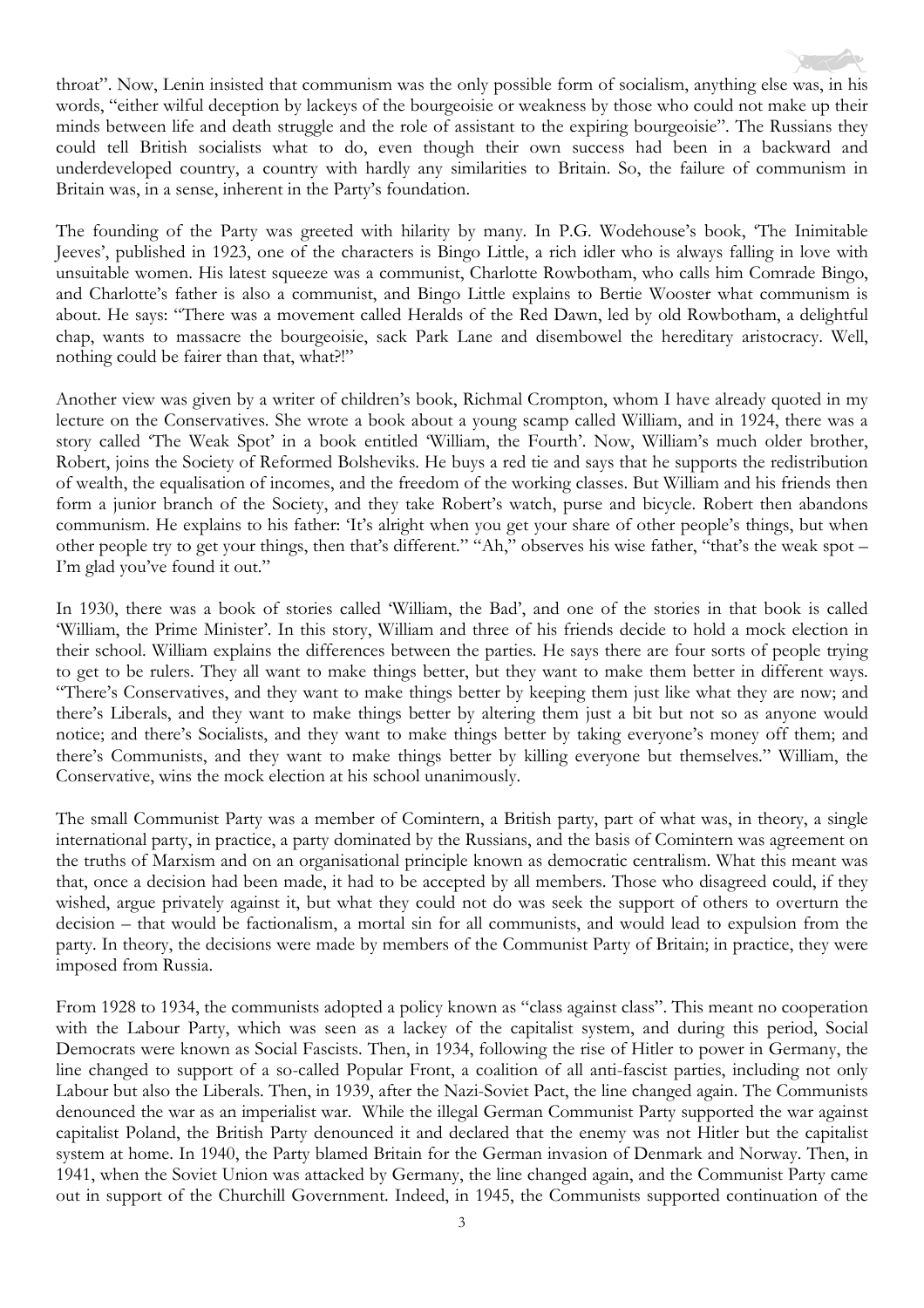Wartime Churchill Coalition, at a time when the Labour Party was coming out against it and was about to win a landslide majority in the 1945 General Election. In 1956, the Party supported the Russian invasion of Hungary to suppress the Hungarian Revolution, losing a number of members in the process.

The point is that all these changes of line were the result not of changes in conditions in Britain, but changes in the Soviet view of what was right for Russia. The policy imposed on the British Party might have been right for Russian conditions, it had no relevance to British conditions, so a member of the Party was, as George Orwell put it, "in effect, a Russian publicity agent posing as an international socialist", and this doomed the Party to irrelevance in British conditions. It never won more than two seats in a General Election. In 1931, in the depths of the slump, it was able to put up just 26 candidates in 615 seats. These candidates won just under 70,000 votes, an average of 7.5% of the vote per opposed candidate, and a share of the total vote of just 0.3%. The largest number of candidates the Party ever put forwards was in 1950, when it put forward 100 to secure an average of 918 votes.

The membership of the Party was 5,000 when it was founded. It rose to 12,000 after the General Strike in 1926, and then fell back. In the late-1930s, the Party began to attract intellectuals concerned at the rise of Fascism and the failure of the other parties to resist it effectively, as they thought. But what the Party expected from the intellectuals was perhaps rather unusual. The General Secretary of the Party told the poet, Stephen Spender, that the best contribution he could make was not to write but to take part in the Spanish Civil War – "Go and get killed, Comrade," he said. "We need a Byron in the movement." Party membership rose to 18,000 and then to its peak of 55,000 in 1943, a reaction largely to Russian bravery during the War. In the post-War period, its membership remained higher than it had been during the years of depression, and it soon stabilised at around 30,000. But despite its small membership, during the post-War years, it did gain some influence in the trade unions and, through the trade union bloc vote at the Labour Party Conference, some influence also on Labour Party Conference decisions, but that influence was generally much exaggerated, both by supporters and opponents of the Party.

In 1951, the Communists had finally accepted that revolution was not the right path for Britain, and it issued, with Stalin's agreement, a policy document entitled 'The British Road to Socialism', accepting the principle of a parliamentary transition to socialism. By 1968, the Party was prepared to reach decisions independently of the Russians and declared itself opposed to the Russian invasion of Czechoslovakia. But it was too late. The Party was generally ignored during the period of student radicalism in 1968, and the Miners' Strike of 1984/5 was led by Arthur Scargill, a former member of the Young Communist League, the junior branch of the Party, who had left because he could not accept its iron discipline.

Between the Wars, one Comintern leader had said, "Our British movement is a pain. It will not grow; neither will it die", but it did eventually die. In 1979, Russian subsidies ended and the Party was finally wound up in 1991, the inevitable failure of a revolutionary party trying to operate in a profoundly non-revolutionary society.

The British Union of Fascists, later called the British Union of Fascists and National Socialists, was founded in 1932 by Sir Oswald Mosley, a wealthy baronet with a distinguished war record, who had been, successively, a Conservative, Independent, and then a Labour Member of Parliament. A junior minister in Ramsay MacDonald's second Labour Government, he had resigned in 1930 in protest of his failure to do more to resolve the problem of unemployment. He too was satirised by P.G. Woodhouse. In Wodehouse's book, 'The Code of the Woosters', published in 1938, Bertie Wooster describes the Fascist leader, Roderick Spode, a figure based on Mosley. "About seven feet high and swathed in an ulster which made him look about six feet across, he caught the eye and arrested it. It was as if Nature had intended to make a gorilla and had changed its mind at the last moment." Spode's moustache, he said, was like "the faint discoloured smear left by a squashed black beetle on the side of a kitchen sink", while the way he ate asparagus "alters one's whole conception of Man as Nature's last word".

Mosley had been impressed by the success of Mussolini and Hitler and had come to believe that Fascism was the wave of the future. He thought the depression would deepen and this would encourage, as it had in Germany, extremism of the left, perhaps led by the Communist Party, and that in these circumstances, it would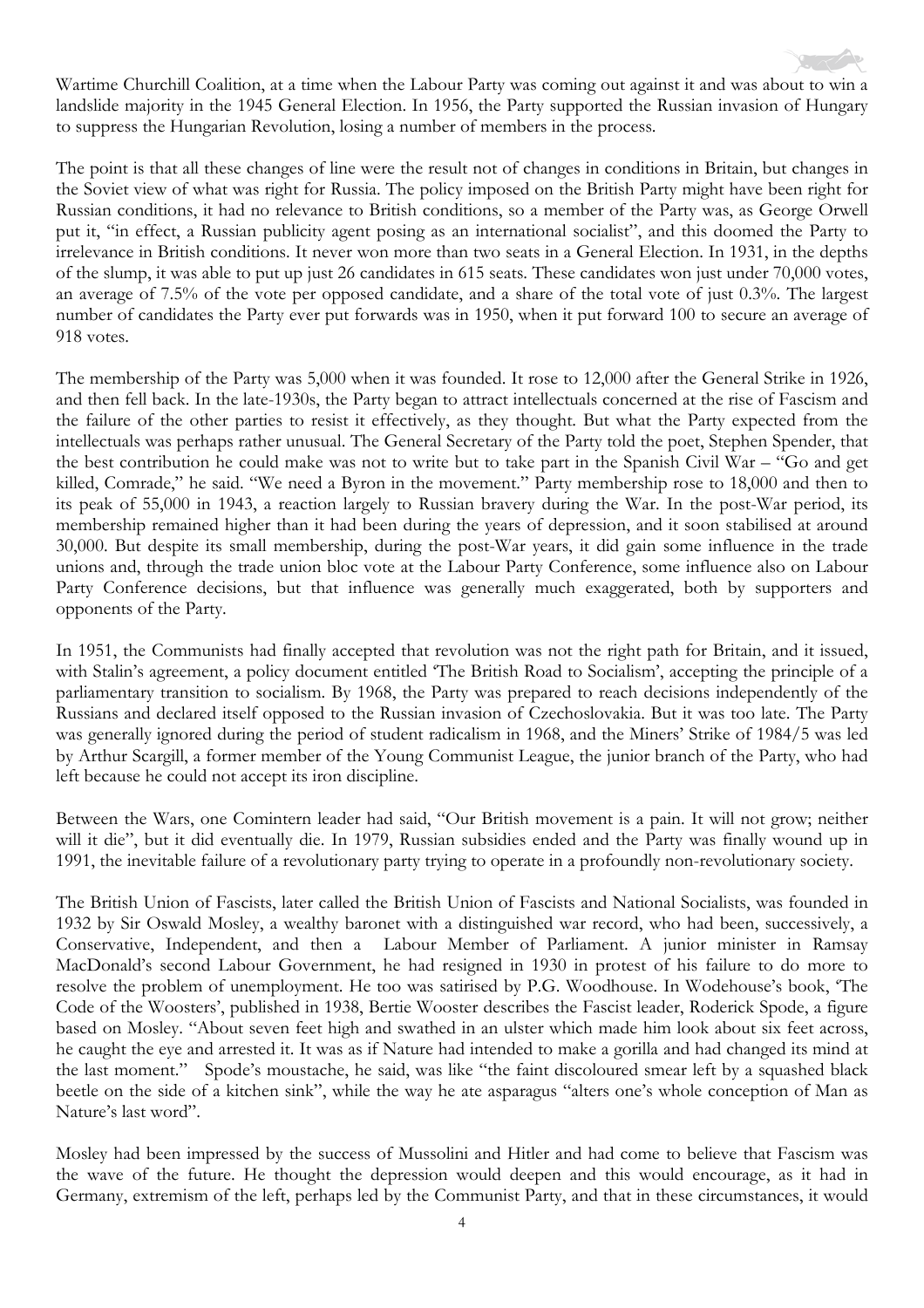be seen that the orthodox parties were too weak to resist them and there would be a call for the Fascists to take over, but of course, nothing like that happened. During the 1930s, conditions gradually improved. Unemployment was halved between 1932 and 1937, and industrial output increased by 46%. Those in secure employment saw a rise in their standard of living and greater access to consumer goods and particularly home ownership, with real wages rising by 17% between 1924 ad 1937. By 1938, 25% of the population owned their own houses, including many of the better-off members of the working-class, while a further 10% lived in local authority housing. Of course, there remained pockets of severe deprivation, particularly in the areas of the old export trades, but in the South and in the Midlands, conditions gradually improved. There was no revolutionary situation. Fascism relied, as on the Continent, on a sense of national crisis. In Britain, that crisis had occurred in 1931, before the British Union of Fascists was founded. It had been met by the formation of a Coalition Government, the National Government, dominated by the Conservatives, and this Government had won a landslide victory in the 1931 General Election and created an atmosphere of solidity and stability in the country. Nor were the other conditions conducive to a Fascist movement in Britain. There was no sense of frustrated patriotism, as there was in Germany, which had lost the War, or in Italy, which claimed that it had been denied territorial gains that it had been promised. Britain, by contrast, had been victorious in the War. There was a strong sense of patriotism and pride in the country and no obvious threats to national cohesion or solidarity.

The British Union of Fascists adopted the tactics and strategy of their Italian and German counterparts: uniforms, a private defence force, a salute, and anti-Semitism. But while the Nazis campaigned in brown shirts, the British Union campaigned in black shirts, until political uniforms were banned by the National Government in 1936 in the Public Order Act. Fascist meetings, like those of the Nazis, were characterised by violence. Those who asked inconvenient questions or heckled found that a torchlight was shone on them. Eight to 10 uniformed stewards would then drag the offender from the meeting and administer a thorough beating. And above all, the British Fascist movement was characterised by anti-Semitism. There were provocative marches of uniformed men in the areas where Jews lived, such as the East End of London, and this all made Mosley a pariah in political circles.

Mosley always denied taking money from Italy or Germany, but it is now known that, by 1940, he had received a total of nearly £250,000 from Mussolini, around £8 million in today's money, and that when Mussolini had stopped making contributions, Gerbils stepped in, paying the Party £91,000 in 1936. So, like the Communists, the Fascists, even though they stressed nationalism and patriotism, were instruments of a foreign power, and there was a great disparity between the fine ideals proclaimed by the Party, national regeneration, and economic recovery, and the sordid reality – street marches, punch-ups, and anti-Semitism. Mosley's son, the novelist, Nicholas Mosley, declared that: "While the right hand dealt with grandiose ideas and glory, the left hand let the rat out of the sewer".

Electorally, the Party performed even worse than the Conservatives. In the General Election of 1935, it was too weak to put any candidates at all and contented itself with the slogan, "Fascism Next Time". It advised its supporters not to vote. It fought a few council elections, primarily in the East End of London, but never came near to winning a seat. Its membership peaked at around 50,000, but by 1939, had fallen to around 20,000, and the Party, which opposed the War against Hitler, fought a number of by-elections in 1939 and 1940 but secured a derisory vote and was proscribed in 1940. Mosley and his associates were interned as a danger to security of the country.

Again, the significance of the Fascist movement is best summed up not by any historian, political scientist or social psychologist but by P. G. Wodehouse in 'The Code of the Woosters'. Bertie Wooster is told that Spode has formed a movement called the Saviours of Britain, also known as the Black Shorts. Bertie says, "By the way, when you say "shorts", you mean shirts, of course?" The reply is: "No, by the time Spode formed his association, there were no shirts left – he and his adherents wear black shorts." Bertie then says: "It is about time that some public-spirited person came along and told you where you got off. The trouble with you, Spode, is that, just because you have succeeded in inducing a handful of halfwits to disfigure the London scene by going about in black shorts, you think you're someone. You hear them shouting "Heil Spode" and you imagine it is the voice of the people. That is where you make your bloomer. What the voice of the people is saying is, "Look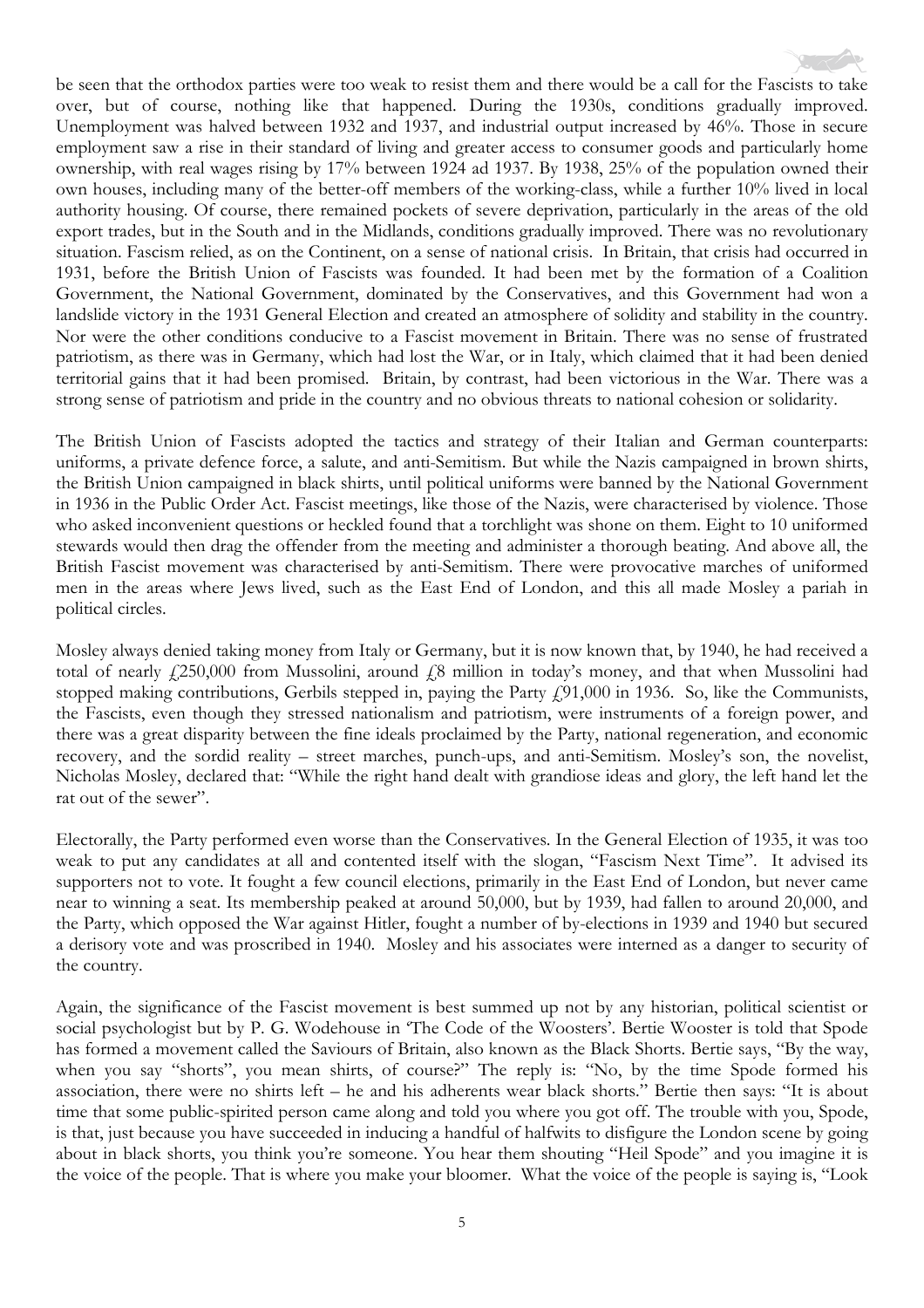at that frightful ass, Spode, swanking about in footer banks! Did you ever in your puff see such a perfect perisher?"

Future parties of the radical right, such as the National Front and the British National Party, faired little better than the British Union of Fascists, although, in the 1970s, the National Front managed to secure some support amongst those who were opposed to the admission of Asians from Uganda into Britain. But in 2009, the British National Party won two seats in the European Parliament and its leader, Nick Griffin, was invited to appear on the BBC's 'Question Time' programme. It also won a few seats in local councils, and, in Barking, became for a while the second largest party. In the 2010 Election, it won nearly 2% of the national vote, but after that, it disintegrated. So, it had done better than the British Union of Fascists had done in the slump, while, in our own times, we have seen the resurrection of anti-Semitism, not in Fascist parties but in parts of the Labour Party, and while Mosley appealed primarily to the ill-educated and inadequate, elements of the left-behind, the current wave seems to appeal more to articulate and better-educated people, some of them in the universities. Shortly before she left the Labour Party in 1980 to help form the SDP, Shirley Williams said: "There can be a fascism of the left as well as a fascism of the right".

But, in general, extremist parties have been of little significance in British history. They never achieved electoral success and their membership figures were derisory when compared with those, for example, of the Labour Party, which, for much of the inter-War period, could boast around a quarter of a million members, and it had at least two million trade union affiliated members. The Conservatives did not keep official records of party membership, but it seemed that in 1946, they had just over 900,000 members.

It is perhaps remarkable that, at a time when living standards were of course much lower than they are today, and inequalities were so much wider, that so few people were prepared to join extremist parties. We may put that down to the British political culture. George Orwell wrote, in 1944: "Putting aside the model small states which are in an exceptional position, England is the only European country where internal politics are conducted in a more or less humane and decent manner. It is the only country where armed men do not prowl in the streets and no one is frightened of the secret police."

Credit, it seems to me, must also be given to the moderate leadership of the two main parties during the inter-War years, leadership which refused to flirt with extremist parties. Stanley Baldwin and Ramsay MacDonald, the two Prime Ministers from 1923 to 1937, have been much criticised by many historians, but perhaps they did more than anyone else to ensure that democracy proved so resilient in Britain. It was they who made democracy work.

I come now to UKIP, which was founded, curiously enough, by an academic, Dr Alan Sked, of the London School of Economics, in 1993, in response to the Maastricht Treaty, and then it was taken over by politicians. Perhaps I should begin by making clear my view, that UKIP is not a racist party. It may well have racists who belong to it, though I suspect not as many as have infiltrated the Labour Party. UKIP has nothing in common with the racist parties of the radical right on the Continent, such as the Front National in France, the Sweden Democrats in Sweden, or Jobbik in Hungary. Nigel Farage banned former members of the British National Party from UKIP and he refused to join with the Front National in a party group in the European Parliament. UKIP has distanced itself from the ideological racism of such parties, and insofar as the party does have racist members, their racism is of a different sort. In an article I wrote for a French journal after the success of UKIP in the 2014 Election to the European Parliament, I called it "golf club racism", and it tends to co-exist with a condescending attitude towards women, but such attitudes are, I suspect, true of only a very small minority in the party.

But of course, the basic objective of UKIP is a perfectly reasonable one, whether you happen to share it or not: it is to take Britain out of the European Union, an aim it seems to have achieved. It can claim some success in persuading David Cameron, in 2013, that he should hold a referendum on Britain's continued membership of the European Union, since Cameron feared, if he did not do so, the Conservatives would lose seats to UKIP. Already, in the 2010 General Election, UKIP had gained nearly a million votes, over 3% of the vote, the highest ever achieved by a minor party in Britain fighting a general election without the benefit of electoral pacts with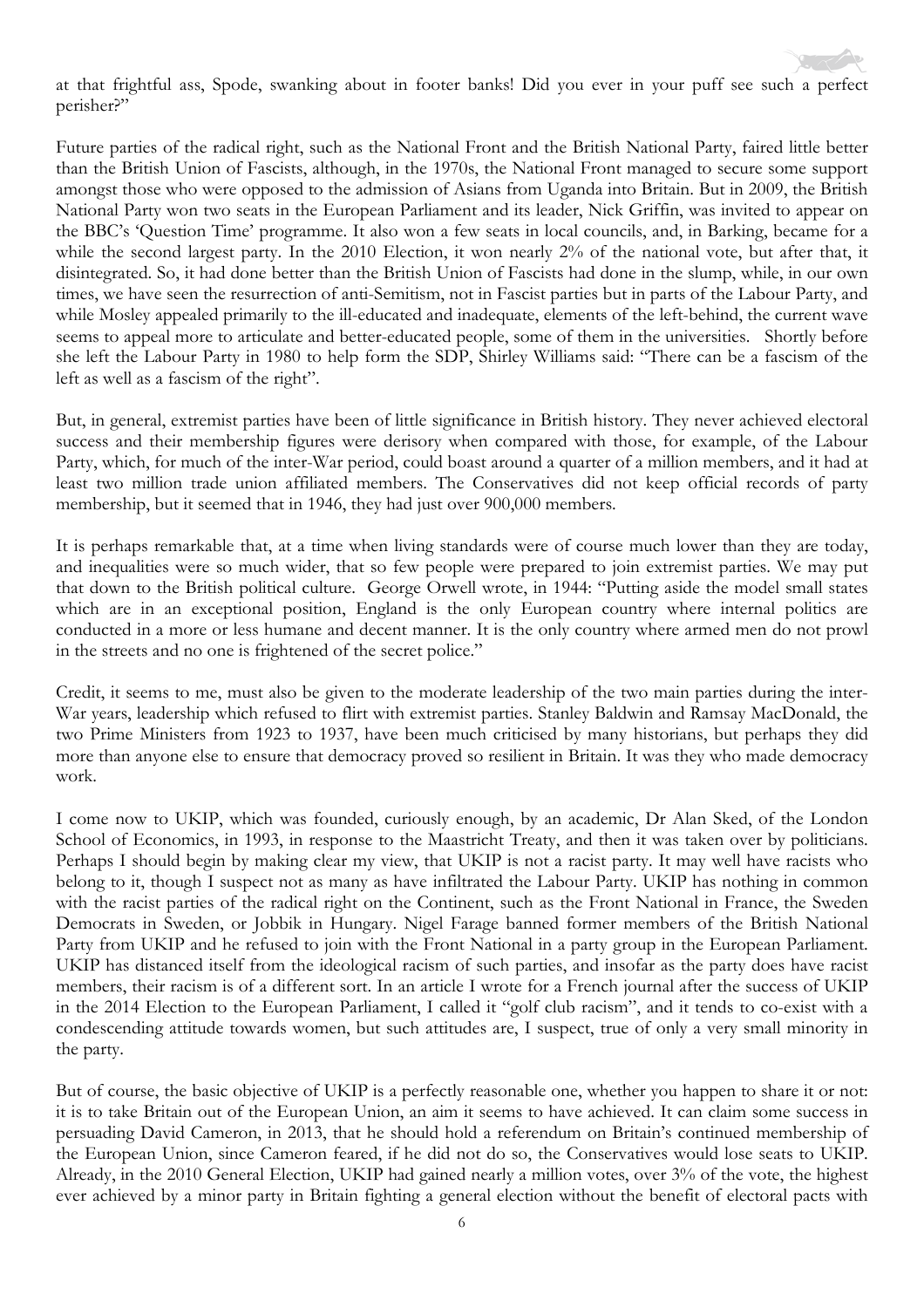the major parties. UKIP won three times as many votes as the Greens and nearly twice as many as the Scottish Nationalist Party. Unlike those parties, it won no seats in 2010, but its intervention almost certainly cost the Conservatives an overall majority at Westminster, thought the paradoxical consequence was to hand the balance of power to the Liberal Democrats, the most pro-European party in British politics. UKIP was to come first in the European Parliament Election in 2014, and in the 2015 General Election, it did even better than 2010, winning an eighth of the vote, but only one seat in Parliament.

Even so, its success did not depend on winning seats in the Commons but in its message to the country, ably delivered by its leader, Nigel Farage. The party played, for better or for worse, an important educative role in altering public opinion, and it achieved more than other minor parties have done, even more than the Liberal Democrats, who, although they had many more seats in the Commons, have proved unable to tap public opinion, as UKIP did, except perhaps for a brief period just before the 2010 Election.

But UKIP was, for a long time, greatly underestimated. David Cameron notoriously declared, in 2006, that the party was composed of "fruitcakes, loonies and closet racists". Around the same time, a Labour Cabinet Minister told me that UKIP was "the British National Party in blazers", while an Observer journalist, Nick Cohen, claimed that UKIP offered "a garish picture of what the British right looks like when it has had one beer too many". To such critics, UKIP was an illegitimate intruder into the British party system, but survey evidence consistently showed that a large minority of the electorate, and, in some polls, a majority, wanted Britain to leave the European Union. Now, the three main parties, as well as the nationalist parties, all wanted Britain to remain in the European Union, and it was only natural that, in a well-ordered democracy, a viewpoint so widely held, that Britain should leave the European Union, should be expressed by a political party which took that as its main aim.

Until a serious study was made of the UKIP membership, conventional wisdom held that the typical UKIP supporter was "Disgusted of Tunbridge Wells", an elderly former Tory, perhaps a retired army officer, spluttering over his gin and tonic as he read his Daily Mail at the 19<sup>th</sup> hole. But the work of the political scientists, Matthew Goodwin and Robert Ford, has shown that this view was a caricature. UKIP support came primarily not from the well-heeled but from the disadvantaged and insecure, the victims of social and economic change, alienated from a meritocratic political establishment, the elderly, white, semi-skilled or unskilled working-class. The typical UKIP supporter, Goodwin and Ford believed, had a white skin, a blue collar, and grey hair. Indeed, UKIP's social base was to become more representative of the working-class than that of any of the major parties, including the Labour Party.

The rise of UKIP reflected wider changes in British society, the decline of the working-class, and the failure of the mainstream political parties to represent it. In 1964, when Harold Wilson brought Labour to power after 13 years in opposition, two-thirds of the electorate were working-class and one-third middle-class. The workingclass was crucial for electoral success and the Conservatives could win an election only be detaching a large portion of it from its normal Labour allegiance. But by 2010, just three-sevenths of the electorate were workingclass, while four-sevenths, a majority were middle-class. Tony Blair's New Labour had sought to win over graduates, middle-class professionals and aspirationals, those who aspired to leave the working-class. The Conservatives, under David Cameron, seeking to distance themselves from the image of the Nasty Party, had sought to win over the same social groupings. All three parties welcomed globalisation, multiculturalism, neoliberal economics, and, with their support for gay marriage, alternative lifestyles. That was not an agenda with much appeal to those left behind. David Cameron, Ed Miliband and Nick Clegg all belonged to what one might call the "exam-passing classes", and that made them ill-equipped to understand those who had not passed exams. The "left behind" became, politically, as well as socially and economically, marginalised. It is they who formed the bedrock of UKIP support. So, the UKIP insurgency reflects deeper changes in British society, changes that the three major parties barely glimpsed.

Of course, having achieved its main aim, the future of UKIP is now in doubt. Deprived of the leadership of Nigel Farage, the party could disintegrate. Perhaps that depends on the progress of Brexit. If it turns out to be a soft Brexit and immigration from the European Union does not fall, UKIP may revive, for it is clear there is a definite constituency, albeit a minority one, which seeks a radical reduction in immigration and does not trust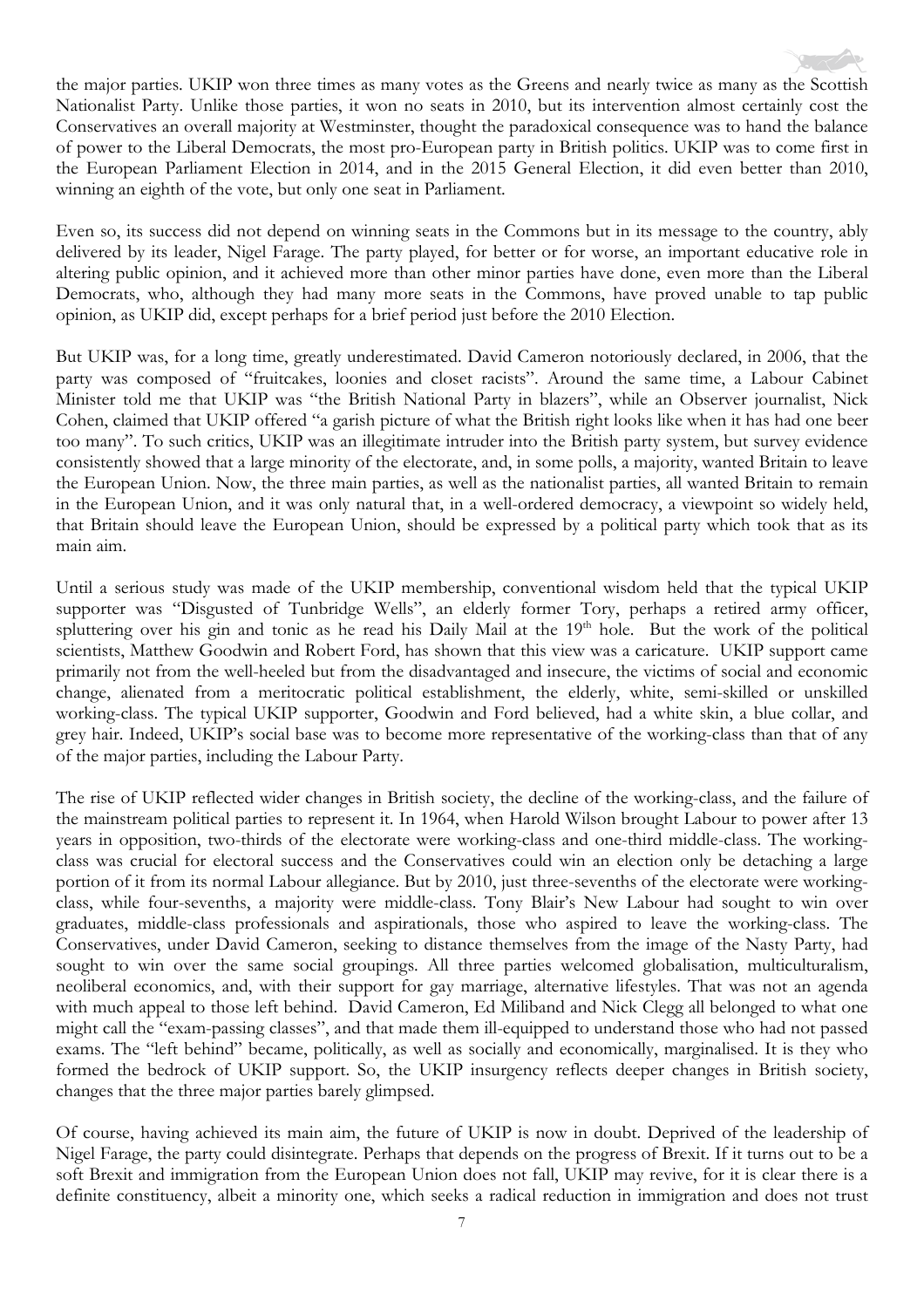the Conservatives to implement it. Nor does it trust the Conservatives to implement a hard Brexit, removing Britain entirely from the orbit of the European Union. That constituency could easily be mobilised again. But while UKIP's future may be highly uncertain, nothing can take away its claim to be by far the most successful minor party in British history. I say that even though I am myself opposed to Brexit.

The final category of minor parties consists of breakaway parties, parties which sought to realign the British party system. All these parties in the modern era came from the left, from the Liberals in the late-19<sup>th</sup> Century and the first half of the 20<sup>th</sup> Century, and from the Labour Party in the 1980s, with the formation of the SDP.

There have of course been serious strains and divisions in the Conservative Party but no breakaways. The last breakaway was over the repeal of the Corn Laws in 1846, and as I mentioned in my lecture on the Conservative Party, the most powerful figure in the modern Conservative Party is the ghost of Sir Robert Peel, the leader who presided over the repeal of the Corn Laws, so splitting the party and preventing it from forming another majority government for 28 years. Most Conservatives are determined that nothing of that sort should ever occur again.

The first of the breakaway parties in modern times is the Liberal Unionist Party. This was formed in 1886 from those Liberals who opposed the policy of Irish Home Rule put forward by the Liberal leader, W. E. Gladstone. 93 Liberals voted in the Commons against the Home Rule Bill, which was lost by 30 votes. Liberal dissention then offered support to the minority Conservative Government which followed, and, in 1895, joined the Conservatives in a Unionist Coalition.

The Liberal Unionists were a highly unusual breakaway party. You would expect a party defecting to the right from the Liberals, who were then the main party of the left, you would expect such a party to be a party of centrist politicians. It is certainly the case that one of the leaders of the Liberal Unionists, Lord Hartington, was a Liberal of the right, a Whig who had long believed the Liberals had moved too far to the left. Lord Hartington is now a forgotten figure, but was very prominent in his day. He is, indeed, the only man ever to have turned down the offer of the premiership not once but three times, and this spirit of self-sacrifice was perhaps characteristic of the Liberal Union leaders, many of whom, in resisting Home Rule, were sacrificing the prospect of office. But as well as Lord Hartington, the other leader of the Liberal Unionists, Joseph Chamberlain, was a radical and on the left of the Liberal Party. Lord Hartington said: "There is room within the Liberal Unionist Party for the extremist radical as well as for the most moderate wing". It was not a purely reactionary party. It embraced those from the left as well as the right. In addition, the party attracted, as well as politicians, many prominent intellectuals, people such as Herbert Spencer, Matthew Arnold, the poet, Tennyson, the Suffragette leader, Millicent Garrett Fawcett, whose statue has today been unveiled in Parliament Square, and the constitutional lawyer, A. V. Dicey. The party perhaps had little ideological coherence, other than being opposed to Home Rule, which they feared would lead to the break-up of the United Kingdom.

The Liberal Unionists are mentioned in Oscar Wilde's celebrated play 'The Importance of Being Earnest". Wilde himself, incidentally, was a Liberal and supporter of Home Rule. In the play, the fearsome Lady Bracknell, mother of the girl whom Jack Worthing hopes to marry, is interrogating her prospective son-in-law. "What are your politics?" she asks. He replies, "Well, I am afraid I really have none – I am a Liberal Unionist". Lady Bracknell finds that answer satisfactory: "Oh, they count as Tories, they dine with us, or come in the evening at any rate."

But the Liberal Unionists, although, like Jack Worthing, they may have had no politics, certainly believed they had principles, primarily civil and religious liberty, which they believed was threatened by the Catholic hierarchy in Ireland, and the rule of law, which they believed was threatened by Irish terrorism. These, they believed, were fundamental Liberal principles, the principles of the whole Liberal Party before Gladstone converted it to Home Rule. They claimed it was they who had remained true to Liberal principles, while the home-rulers had broken with them. The Liberal Unions may, as Lady Bracknell suggested, have counted as Tories, but they were not in fact Tories, and they remained for some years both politically separate from them and, with their large element of non-conformists, socially separate from them as well.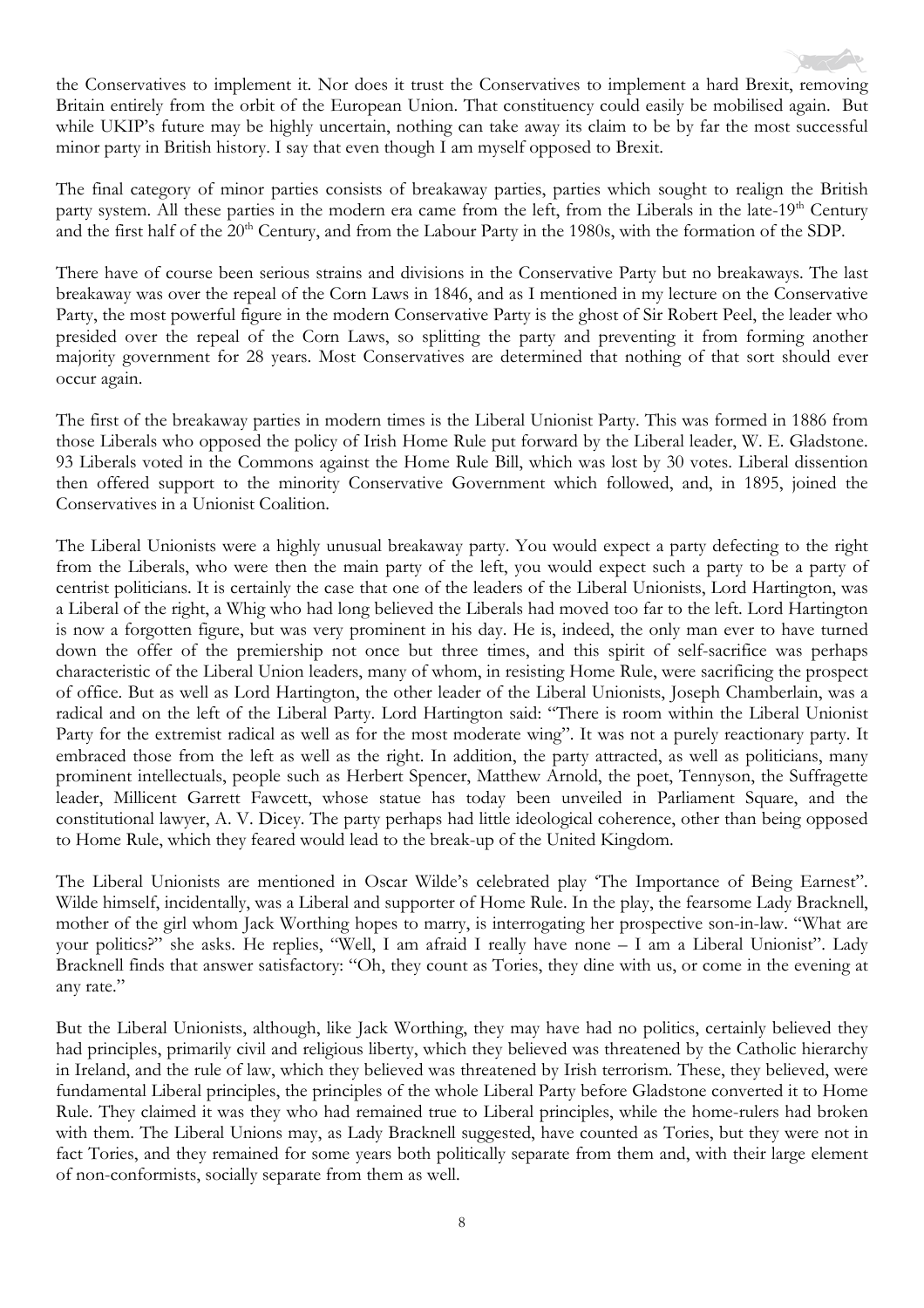The Liberal Unionists were the longest-lived of all the breakaway parties, lasting 26 years, until, in 1912, they merged with the Conservatives, but there remained differences between the two parties. In 1911, when the Conservative leader, Arthur Balfour, resigned the leadership, the son of Joseph Chamberlain, Austen Chamberlain, was thought of as a possible successor and leader of the Unionist Coalition, but Balfour told his Private Secretary this was not possible – there were a number of reasons. "It may be said against Austen that he comes from Birmingham, that he is a Liberal Unionist, that he is not allied by family tradition or landed estates with the traditional Conservative Party." In 1937, when Austen's half-brother, Neville Chamberlain, did become leader of the Conservatives, he reminded his party that he had been brought up not as a Conservative but as a Liberal Unionist.

The next breakaway from the Liberals came in 1918, following the split between Asquith and Lloyd George. Asquith remained the official leader of the Liberal Party, but a large number decided to follow the new Prime Minister, Lloyd George, who had replaced Asquith, and these Liberals were known as Coalition Liberals, or Coalies for short. Like the Liberal Unionists, the Coalition Liberals were sustained by an electoral pact with the Conservatives. When the First World War ended, Lloyd George decided to call an immediate General Election and to fight it as a Liberal. He made an agreement with the Conservative leader, Andrew Bonar Law, that those Liberals agreeing to support the Coalition would not be faced with Conservative opposition. They were given what was called, after Wartime rationing, the coupon, an official declaration of support by the Coalition leaders, and that coupon was vital for Liberals seeking re-election. In the 1918 General Election, the Coalition Liberals won 133 seats, while the Liberals who followed Asquith won just 28, so the breakaway party came to be larger than the parent. Liberals who had received the coupon seemed to have been given something very much like a free ticket to Westminster. But the Election also gave the Conservatives an overall majority, so they no longer needed the Coalition Liberals, and the Coalition came to an end in 1922, when a meeting of Conservative MPs decided to fight the next election as an independent party. The Liberals were reunited by the time of the 1923 General Election, but, as we shall see, their newly-founded unity did not last long.

Lloyd George had in fact hoped to merge his Coalition Liberals with the Conservatives, and in 1920, he proposed fusion of the two parties. The Conservatives were in favour of this and many believed that it would come about. The new party was to be called, perhaps rather unpromisingly, the United Reform Party. The Conservatives, remarkably, were even willing to accept Lloyd George as Prime Minister of the fused party, but it was not to be. Remarkably, it was the Coalition Liberals who objected. They were determined to preserve their Liberal identity, so the two parties remained separate.

The next breakaway from the Liberal Party came in 1931, shortly before the formation of the National Government, when a group of Liberals formed a separate group called the Liberal National Party, arguing for cooperation with Conservatives and not cooperation with Labour, which was then the official policy of the Liberals. The Liberal Nationals were, in particular, prepared to accept Conservative proposals for a revenue tariff to combat the slump, while the official Liberal policy was to remain loyal to free-trade. In the General Election of 1931, the Liberal Nationals won more seats than the Liberals, they won 35 seats, but in only four did they face Conservative opposition. The official Liberals were much more independent. They won 33 seats but faced opposition from Conservatives in 81 seats that they fought. After the Conservative-dominated National Government was formed, proposals were produced for a revenue tariff and for imperial preference. The Liberals then resigned from the National Government, but the Liberal Nationals remained and gradually became indistinguishable from the Conservatives. In 1947, a pact was agreed between the Conservatives and Liberal Nationals for combined constituency associations to be formed, and this pact marked the end of the independent identity of the Liberal Nationals, who now changed their name and called themselves National Liberals.

In the next few general elections, candidates appeared calling themselves Conservative and National Liberal, or National Liberal and Conservative, or Conservative and Liberal, or even Liberal and Conservative. They were all, in fact, Conservatives. The Leader of the Liberals in the House of Lords called these candidates "Liquorice Allsorts". Naturally, the Liberals objected to the description under which these candidates stood, claiming they were confusing voters, who might believe they were genuine Liberals rather than Conservatives. The Liberal leader, Clement Davies, complained to Churchill about what he saw as misrepresentation, but the force of his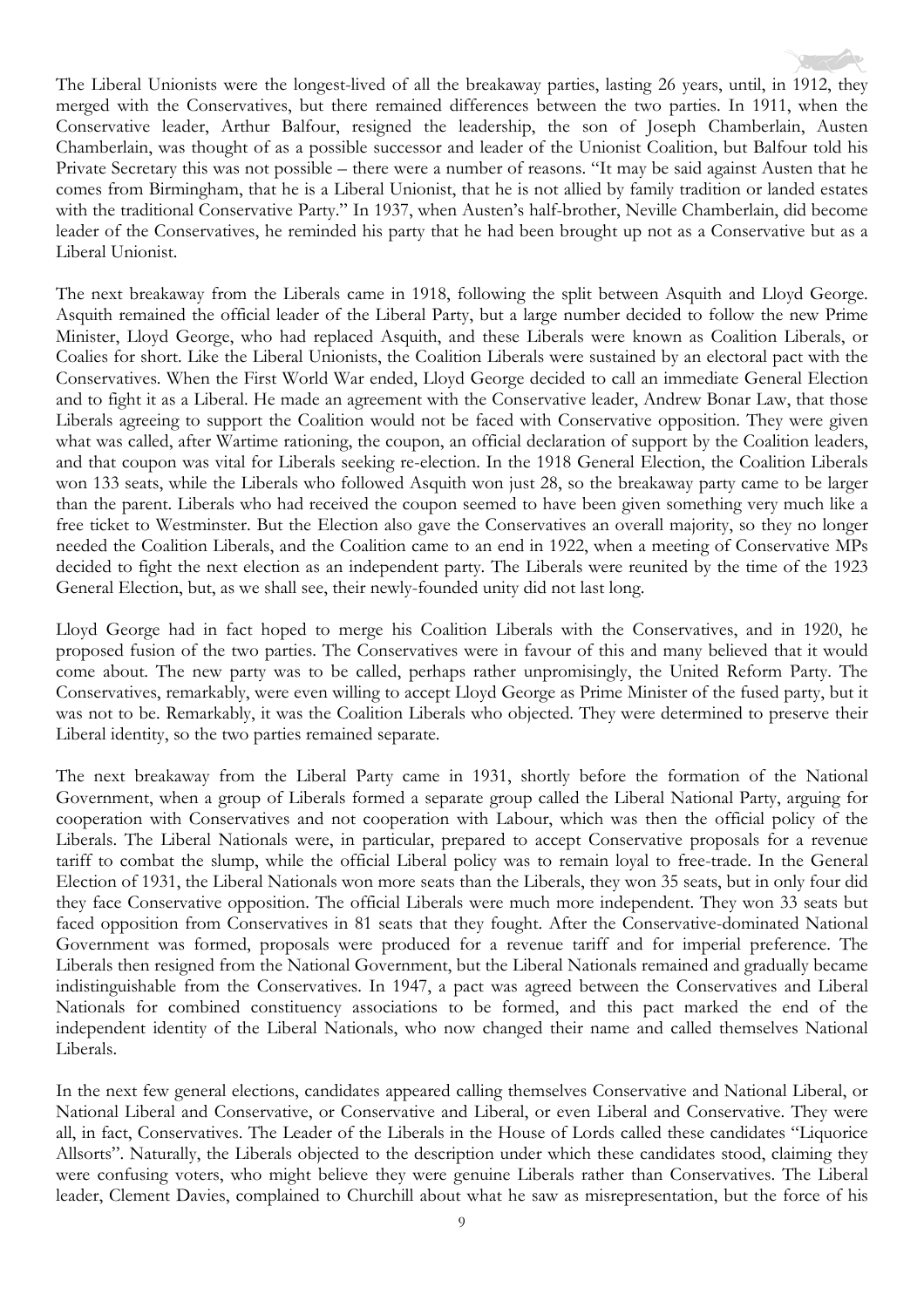

In 1958, the Liberals got their won back on the National Liberals when they won their first by-election for nearly 30 years in the Devonshire constituency of Torrington against the candidate who was in fact a Conservative but called himself a National Liberal and Conservative, and the mother of the victorious Liberal candidate, Lady Violet Bonham Carter, who was the daughter of Asquith.

The last candidate to be nominated as a National Liberal was John Nott, later to become a Cabinet Minister under Margaret Thatcher. He was nominated in 1965 as a National Liberal. He was a Conservative, but when he was adopted for St Ives, he was told he was to stand as a National Liberal and Conservative. In his memoirs, he said: "I was told by the local association that St Ives could not be won by a Conservative, but that as the National Liberals had supported the Conservatives, and had done so since 1931, I should not fret about the label." Nott did not drop the "National Liberal" label until the General Election of February 1974.

But the National Liberals came to an end in 1968 when the party was wound up, and like the Liberal Unionists, they were swallowed up with the Conservatives. In his memoirs, John Nott says that the accumulated funds of the party, amounting to  $f_{150,000}$ , were then given to the Conservatives, who, as he says, sardonically, "of course blew it in an afternoon on some futile advertising campaign".

The last of the breakaway parties to be considered is the Social Democratic Party or SDP, and this party broke away from Labour in 1981. It was led by the so-called Gang of Four, four leading figures in the party who had served in the Wilson and Callaghan Governments: Roy Jenkins, the former Home Secretary and Chancellor of the Exchequer and President of the European Commission; David Owen, a former Foreign Secretary; Shirley Williams, a former Education Secretary; and Bill Rodgers, a former Transport Secretary. What they objected to was the left-wing leadership of the Labour Party under Michael Foot, who'd been elected leader in 1980, because Foot and his supporters believed in wholesale nationalisation, unilateral nuclear disarmament, and British withdrawal from the European Community, while they believed in a mixed economy, the NATO alliance and defence by nuclear weapons, and continued membership of the European Community.

It was not the whole of the right-wing that broke away from the Labour Party but only a section of it, one reason perhaps for its ultimate failure. The majority of the right remained. They were led by Denis Healey and Roy Hattersley, and they maintained that the old coalition of left and right could still be preserved and the party could be saved.

It was clear that, under a first-past-the-post system, the SDP could not hope to prosper as a fourth party. It was difficult enough for the Liberals, fighting as a third party, to gain a foothold in the Commons. It would have been suicidal for the SDP, as a fourth party, to compete with them, so the logic of the breakaway was an electoral pact with the Liberals. David Steel, the Liberal leader, was eager to conclude such a pact, but the alliance with the Liberals made the SDP appear not like a Mark 2 Labour Party, but like a Mark 2 Liberal Party, and the SDP, like the Liberals, came to support proportional representation, which was necessary if it were to make an electoral breakthrough or, to adopt a phrase much-used at the time, "to break the mould of British politics".

At first, the Liberal SDP Alliance seemed to carry all before it. It attracted a large number of professionals and academics and many people who had not been involved in politics before, so-called political virgins. 60% of SDP members had not been members of any other party before. The people it mainly attracted were the publicsector professionals. One political commentator, rather unkindly, summed up SDP membership as follows: "The Owenites, the Jenkinsites, the Elizabeth Davidites, those who want a successor to Polaris, those who want a successor to their Volvo, militant Saabs, supporters of Tuscany for August as opposed to the Dordogne,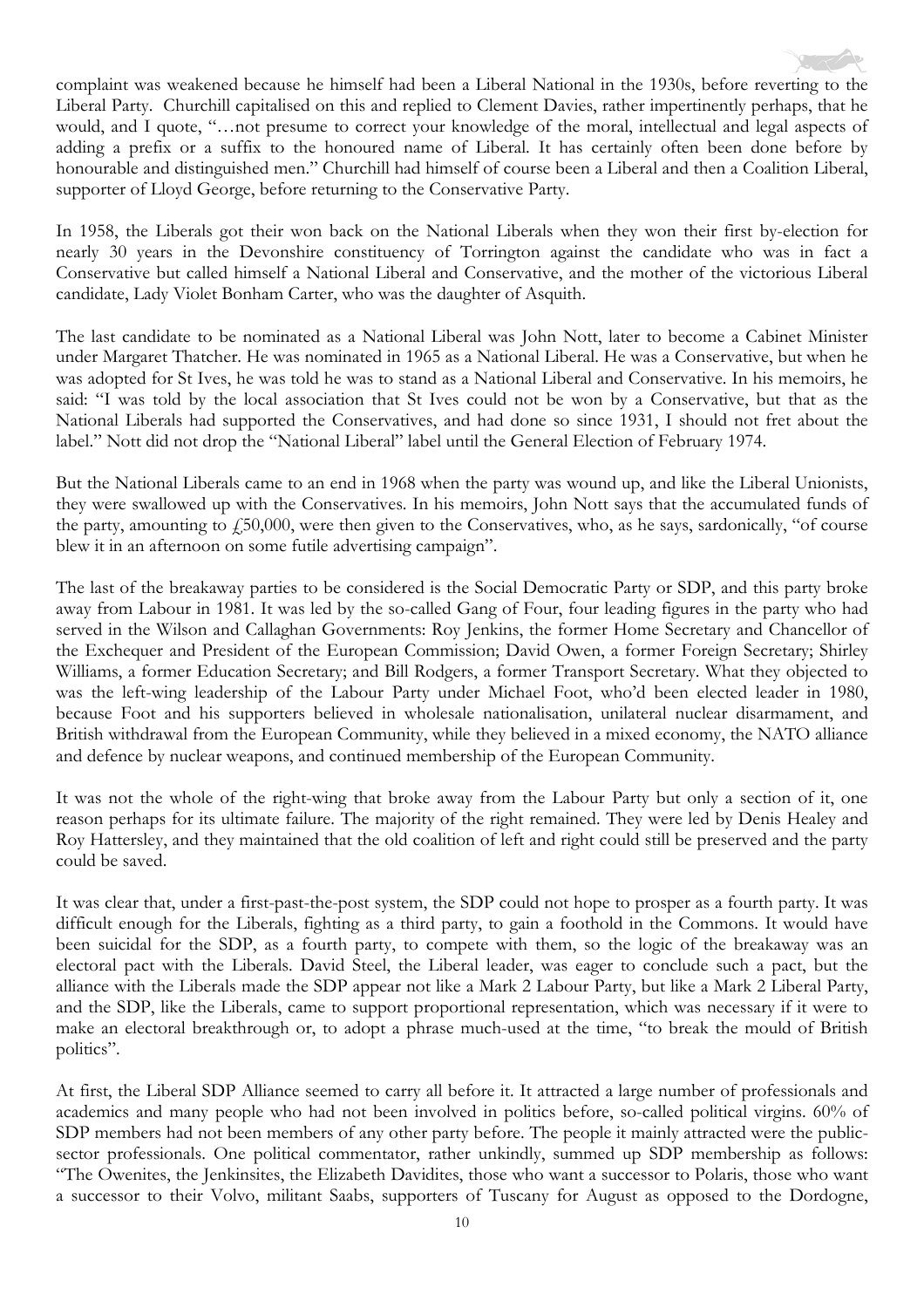members of those car-pools by which middle-class families share the burden of driving the children to the local prep school, owners of exercise machines, people who have already gone over to Compact Discs, readers of Guardian Leaders, and, a much larger group, writers of Guardian Readers."

At first, the new alliance between the Liberals and SDP seemed to carry all before it, at a time when Labour seemed to be moving to the left and the Conservatives, under Margaret Thatcher, moving to the right, and, in December, quite remarkably, one poll gave the Alliance 50% of the vote, that they were first party in British politics, far ahead of the Conservatives and Labour. But from then on, the history was one long downward movement, punctuated by short intervals of false hope.

First, there were squabbles between the Liberals and SDP over the allocation of seats, which meant them look as tired a set of politicians squabbling as their predecessors. Secondly, there was the Falkland War, which began in April 1982, which gave huge prestige to Margaret Thatcher and divided the Alliance and brought waverers back to the Conservative Party. At that time, also, inflation was gradually falling and the economy was beginning to recover.

The Alliance was cruelly punished by the electoral system. In 1983, it got the highest vote won by any minor party since 1929, 25% of the vote, a quarter of the vote, but won just 23 seats in a Parliament of 650, whereas Labour, with 27% of the vote, just 2% more, won 207 seats, and the reason for this disparity of course was that the Labour vote was heavily concentrated in working-class constituencies, while the Alliance vote was evenly spread. The Alliance was second in 311 constituencies but, under first-past-the-post, there are no prizes for coming second.

Then, in 1987, the result was even more disappointing. The Alliance got 22% of the vote and 22 seats, just one fewer than in 1987. The Liberals and the majority in the SDP believed the two parties should merge, but the leader of the party, David Owen, refused to accept this outcome and led a continuing SDP after the bulk of the party had merged with the Liberals to form the Liberal Democrats. But of course, a fourth party had even less chance of making a breakthrough than a third party, and the end was to come in May 1990, in a by-election in the safe Labour seat of Bootle, in which the SDP candidate secured just 155 votes, finishing seventh in a field of eight, and securing 263 votes less than Lord David Sutch, the candidate of the Monster Raving Loony Party, and David Owen then announced that the SDP was being wound up.

The SDP failed for four reasons. The first of course was the electoral system, which is so harsh to breakaway parties, unless their support is heavily concentrated in particular geographical areas. The second is it simply did not secure enough defectors from the two main parties: just one Conservative MP joined the party; and just 29 Labour MPs left the party for this new party. Hopes of including people like Edward Heath or other leading Conservatives came to nothing. No constituency Labour parties and no trade union leaders defected, so the SDP never really had strong roots in the constituencies. The third reason was that the public sector professionals, whom the SDP attracted, were simply not a large enough base to make a new party really a contender for power. Margaret Thatcher writes in her memoirs: "The SDP and the Liberals failed to grasp the significance of what was happening. They projected their appeal to the middle-class left, especially those who worked in the public sector, but in fact, the more numerous and dissatisfied Labour supporters were in the rising working-class and lower middle-class, the same group that, in America, Ronald Reagan was winning over and who were known as Reagan-Democrats. They were benefiting from the opportunities we had made available, especially the sale of council houses, and, more important, they shared our values, including a strong belief in family life and an intense patriotism." Those aspirationals looked to Margaret Thatcher and not to the Alliance. The fourth reason was sheer bad luck. In 1981, Denis Healey defeated Tony Benn for the deputy leadership of the Labour Party by a whisker, or as Denis Healey preferred to put it, "by an eyebrow". He won 50.4% of the vote against 49.6% for Benn. Had Benn won, many more Labour MPs would have defected from a party led by Foot and Benn. And then there was the Falklands War, which succeeded in restoring Margaret Thatcher's authority. Napoleon once asked of a particular general, "Does he have luck? Is he lucky?" The SDP was the party of no luck.